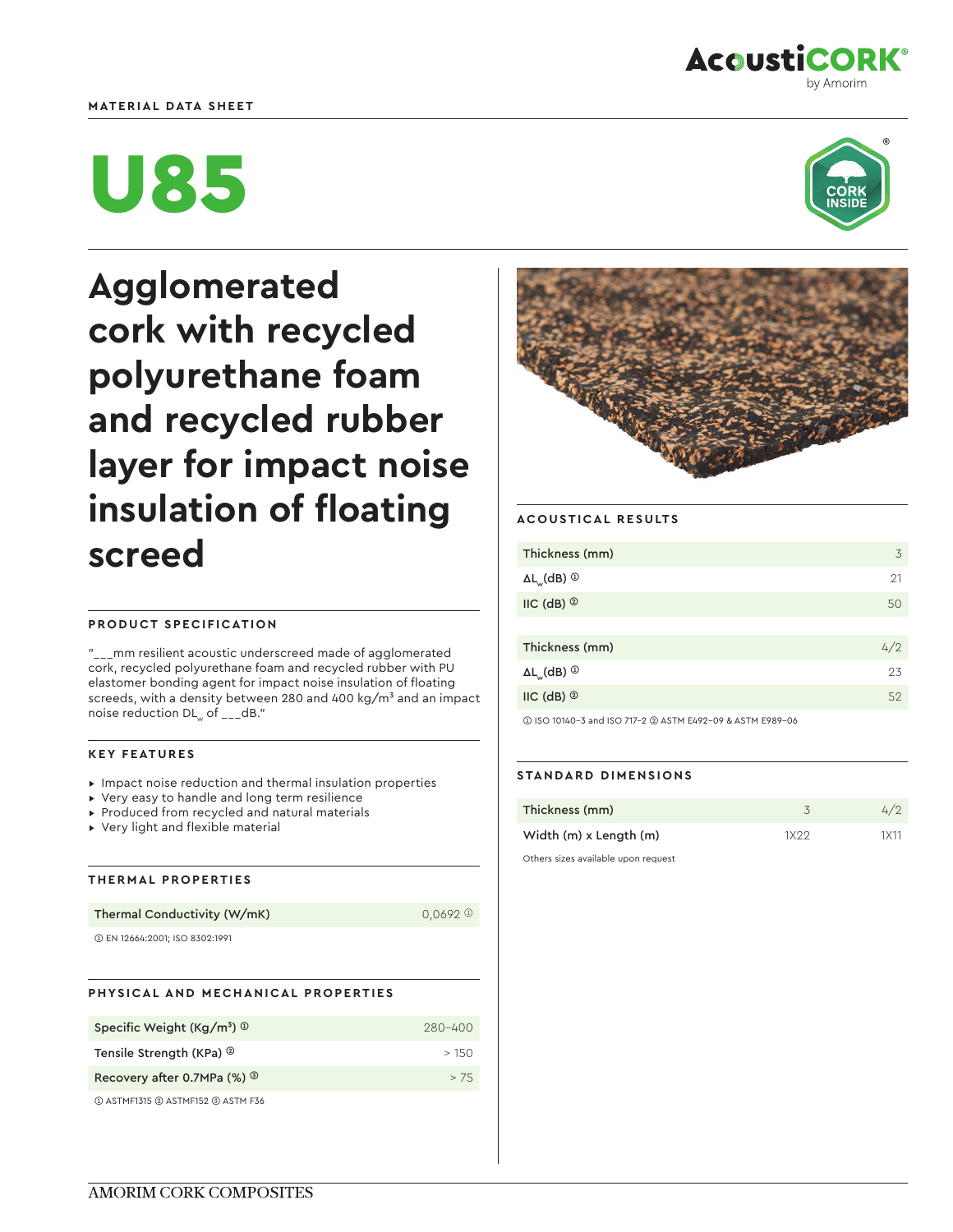# **ACOUSTICAL RESULTS**

Test procedure according to ISO 10140-1:2010; ISO 10140-3:2010; ISO 10140-4:2010 and ISO 717-2:2013 standards.



 $L_{n,r}$  Normalized impact sound pressure level of the reference floor with the floor covering under test

 $L_{n,r,0}$  Normalized impact sound pressure level of the Lab reference floor

 $\Delta L_w$  Impact sound pressure level reduction index of the covering under test, on a normalized floor

| Ref. Test Report                                               | $ACI - 040 - 20$ |
|----------------------------------------------------------------|------------------|
| Thickness (mm)                                                 | 3                |
| $L_{n,r,w} (C_{l,r})$ (dB)                                     | 57(0)            |
| $\Delta L_{_{\mathrm{W}}}$ (C <sub>IA</sub> ) (dB)             | $21(-11)$        |
| Ref. Test Report                                               | ACI 039-20       |
| Thickness (mm)                                                 | 4/2              |
| $L_{n,r,w} (C_{l,r})$ (dB)                                     | 55(2)            |
| $\Delta L_{_{\mathrm{W}}}\left(C_{_{\vert\Delta}}\right)$ (dB) | $23(-11)$        |

# **TEST APPARATUS (ΔLW & IIC)**



- ❶ Concrete floating screed with 70mm thickness
- ❷ Agglomerated cork, PU and rubber resilient layer with one face dimpled - U85
- ❸ Reinforced concrete slab of thickness 140mm

# **DYNAMIC STIFFNESS**

| Thickness (mm)                                           |       | 4/2   |
|----------------------------------------------------------|-------|-------|
| Dynamic Stiffness (MN/m <sup>3</sup> ) $\textcircled{1}$ | 55(2) | 109 ® |

➀ as per ISO 9052-1:1989; ISO 7626-5:1994 ➁ VBR015/20 ➂ VBR007/18